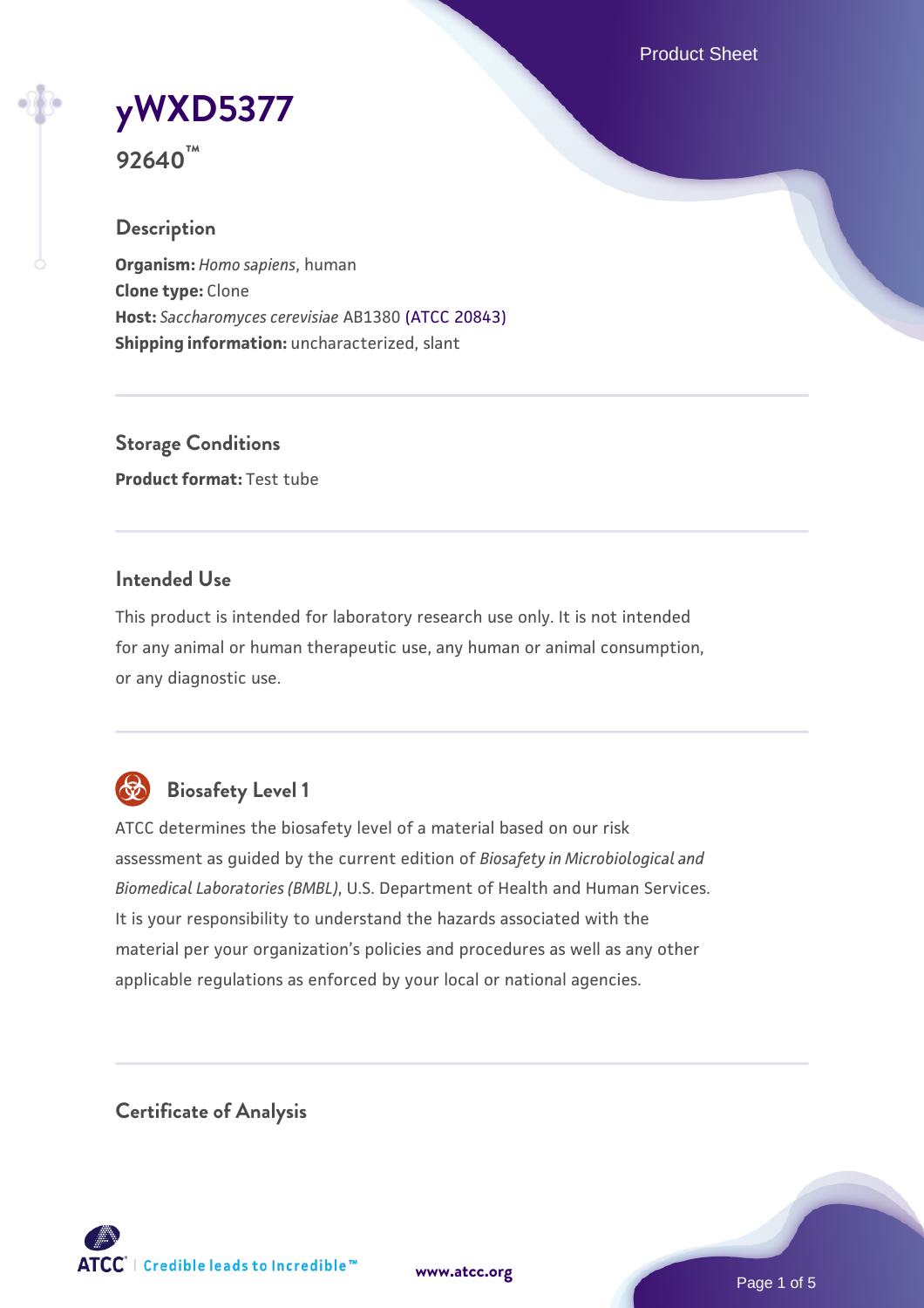

For batch-specific test results, refer to the applicable certificate of analysis that can be found at www.atcc.org.

#### **Insert Information**

**Type of DNA:** genomic **Genome:** Homo sapiens **Chromosome:** X X pter-q27.3 **Gene name:** DNA Segment, single copy **Gene product:** DNA Segment, single copy [DXS4329] **Gene symbol:** DXS4329 **Contains complete coding sequence:** Unknown **Insert end:** EcoRI

#### **Vector Information**

**Construct size (kb):** 310.0 **Intact vector size:** 11.454 **Vector name:** pYAC4 **Type of vector:** YAC **Host range:** *Saccharomyces cerevisiae*; *Escherichia coli* **Vector information:** other: telomere, 3548-4235 other: telomere, 6012-6699 Cross references: DNA Seq. Acc.: U01086 **Cloning sites:** EcoRI **Markers:** SUP4; HIS3; ampR; URA3; TRP1 **Replicon:** pMB1, 7186-7186; ARS1, 9632-10376

# **Growth Conditions**

**Medium:** 



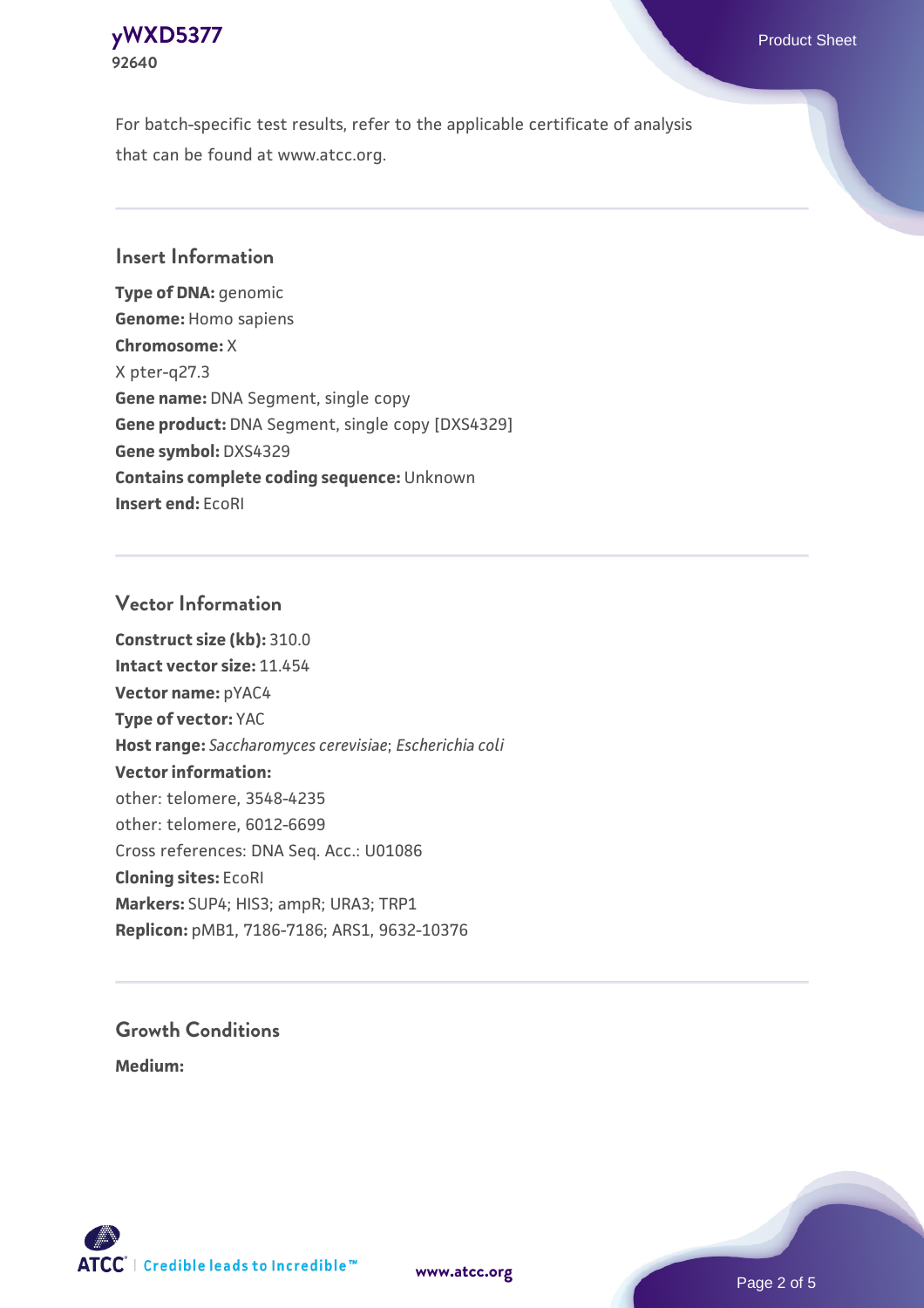**[yWXD5377](https://www.atcc.org/products/92640)** Product Sheet **92640**

[ATCC Medium 1245: YEPD](https://www.atcc.org/-/media/product-assets/documents/microbial-media-formulations/1/2/4/5/atcc-medium-1245.pdf?rev=705ca55d1b6f490a808a965d5c072196) **Temperature:** 30°C

#### **Notes**

More information may be available from ATCC (http://www.atcc.org or 703- 365-2620).

## **Material Citation**

If use of this material results in a scientific publication, please cite the material in the following manner: yWXD5377 (ATCC 92640)

#### **References**

References and other information relating to this material are available at www.atcc.org.

#### **Warranty**

The product is provided 'AS IS' and the viability of ATCC® products is warranted for 30 days from the date of shipment, provided that the customer has stored and handled the product according to the information included on the product information sheet, website, and Certificate of Analysis. For living cultures, ATCC lists the media formulation and reagents that have been found to be effective for the product. While other unspecified media and reagents may also produce satisfactory results, a change in the ATCC and/or depositor-recommended protocols may affect the recovery, growth, and/or function of the product. If an alternative medium formulation or reagent is used, the ATCC warranty for viability is no longer



**[www.atcc.org](http://www.atcc.org)**

Page 3 of 5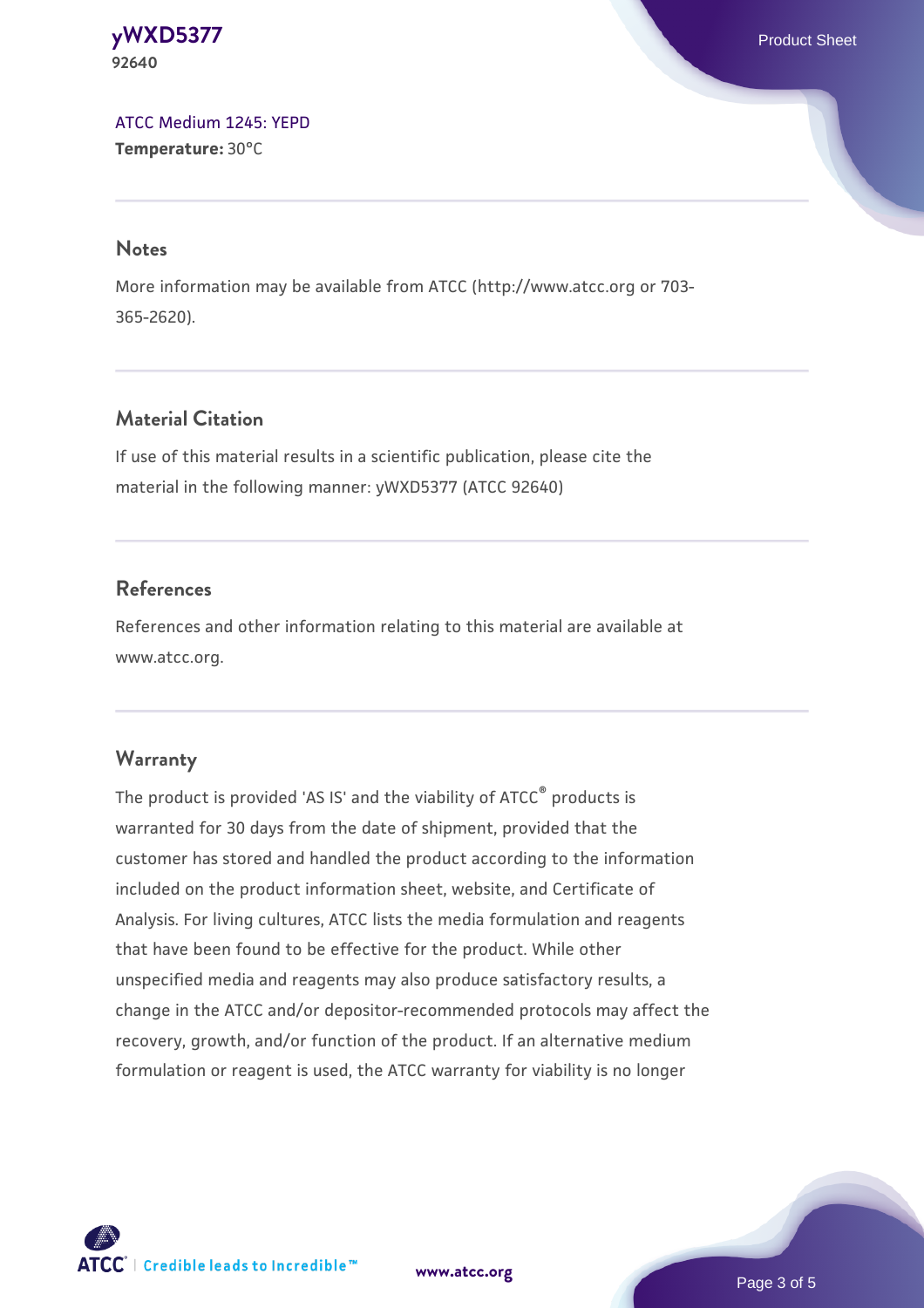**[yWXD5377](https://www.atcc.org/products/92640)** Product Sheet **92640**

valid. Except as expressly set forth herein, no other warranties of any kind are provided, express or implied, including, but not limited to, any implied warranties of merchantability, fitness for a particular purpose, manufacture according to cGMP standards, typicality, safety, accuracy, and/or noninfringement.

#### **Disclaimers**

This product is intended for laboratory research use only. It is not intended for any animal or human therapeutic use, any human or animal consumption, or any diagnostic use. Any proposed commercial use is prohibited without a license from ATCC.

While ATCC uses reasonable efforts to include accurate and up-to-date information on this product sheet, ATCC makes no warranties or representations as to its accuracy. Citations from scientific literature and patents are provided for informational purposes only. ATCC does not warrant that such information has been confirmed to be accurate or complete and the customer bears the sole responsibility of confirming the accuracy and completeness of any such information.

This product is sent on the condition that the customer is responsible for and assumes all risk and responsibility in connection with the receipt, handling, storage, disposal, and use of the ATCC product including without limitation taking all appropriate safety and handling precautions to minimize health or environmental risk. As a condition of receiving the material, the customer agrees that any activity undertaken with the ATCC product and any progeny or modifications will be conducted in compliance with all applicable laws, regulations, and guidelines. This product is provided 'AS IS' with no representations or warranties whatsoever except as expressly set forth herein and in no event shall ATCC, its parents, subsidiaries, directors, officers, agents, employees, assigns, successors, and affiliates be liable for indirect, special, incidental, or consequential damages of any kind in connection with or arising out of the customer's use of the product. While reasonable effort is made to ensure authenticity and reliability of materials on deposit, ATCC is not liable for damages arising from the misidentification or



**[www.atcc.org](http://www.atcc.org)**

Page 4 of 5